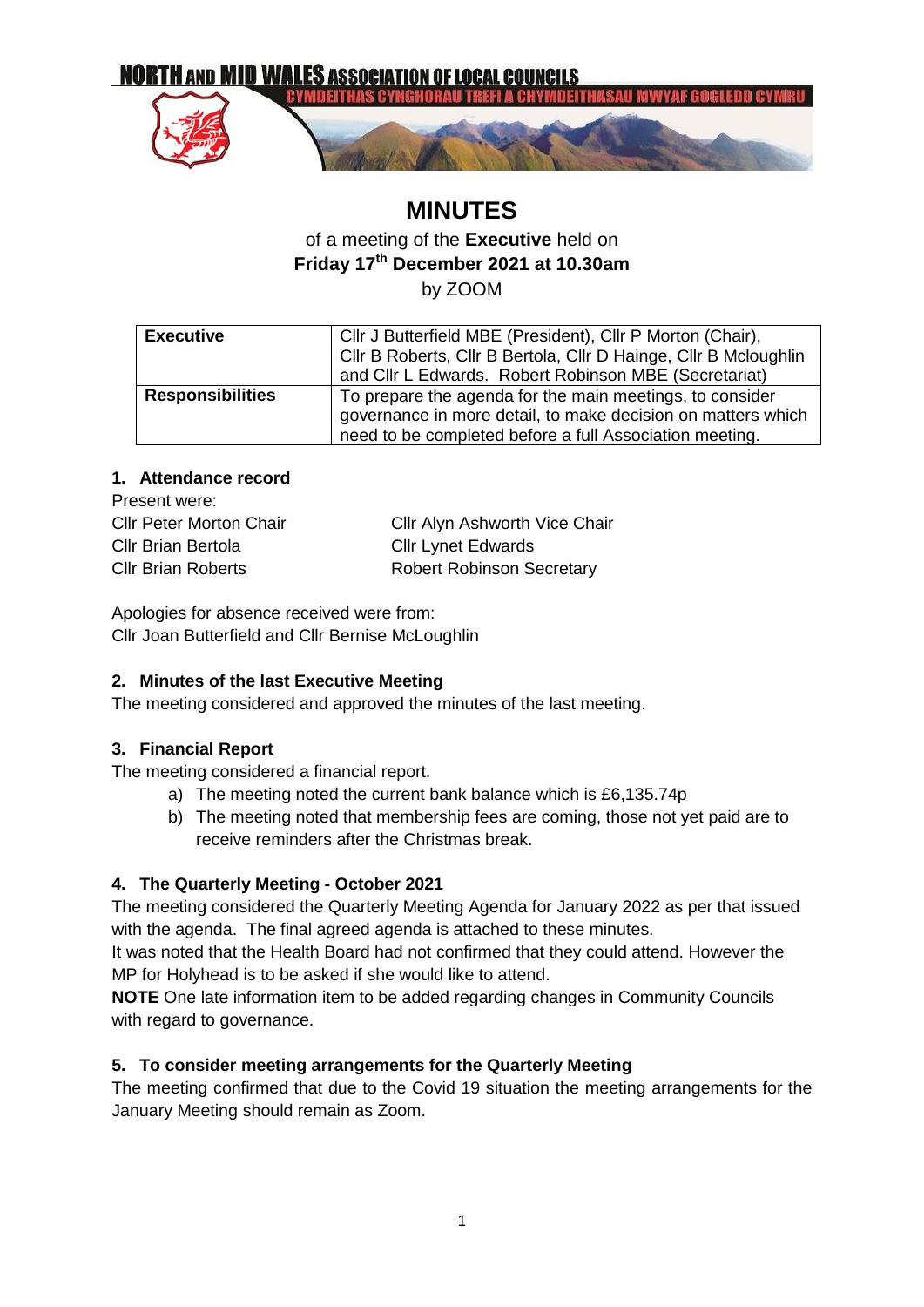# **NORTH AND MID WALES ASSOCIATION OF LOCAL COUNCILS**



#### **6. Elections – May 2022**

The meeting noted the two changes for the May 2022 elections being the voting age being reduced to 16 and the possible need to provide identification at the Polling Stations.

#### **7. Climate change and a Policy for the Association.**

The meeting consider if the Association should have a Climate Change Policy. The meeting **agreed** that this item should be added to the agenda for the next quarterly meeting and that the proposed actions proposed (as attached to these minutes) should be put forward.

#### **8. Council Tax**

The meeting reviewed where we are on the campaign to seek changes to the Council Tax system. After some discussion it was **agreed** that the paper prepared be put to the next quarterly meeting with the addition of the community charge system (payment per person over 16 years of age).

#### **9. Homeless**

The meeting noted the Welsh Government figures on the homeless (some 12,500 identified since Covid 19) and that there is now a high level plan being put in place to try and help the situation.

#### **10. Planning changes**

The meeting noted the changes to the Planning system in Wales with regards to the permitted development rights and the use class order.

This item is to be added to the quarterly meeting agenda for information.

#### **11. Transport for Wales**

A short update was given on the rail services. At the present time train services in Wales are at a very low level and much improvement is needed.

#### **12. Actions to be taken forward**

The actions to be taken forward from the meeting are set out below:

| <b>No</b>      |                                                                            |
|----------------|----------------------------------------------------------------------------|
|                | Minutes to be prepared and circulated                                      |
| $\overline{2}$ | Minutes to be published on web site                                        |
| $\overline{3}$ | Quarterly agenda to be published and circulated                            |
| $\overline{4}$ | Revised Council Tax Paper to be added to agenda for next quarterly meeting |
| $\overline{5}$ | Membership fees from Councils who have not renewed to be sent out after    |
|                | the Christmas break                                                        |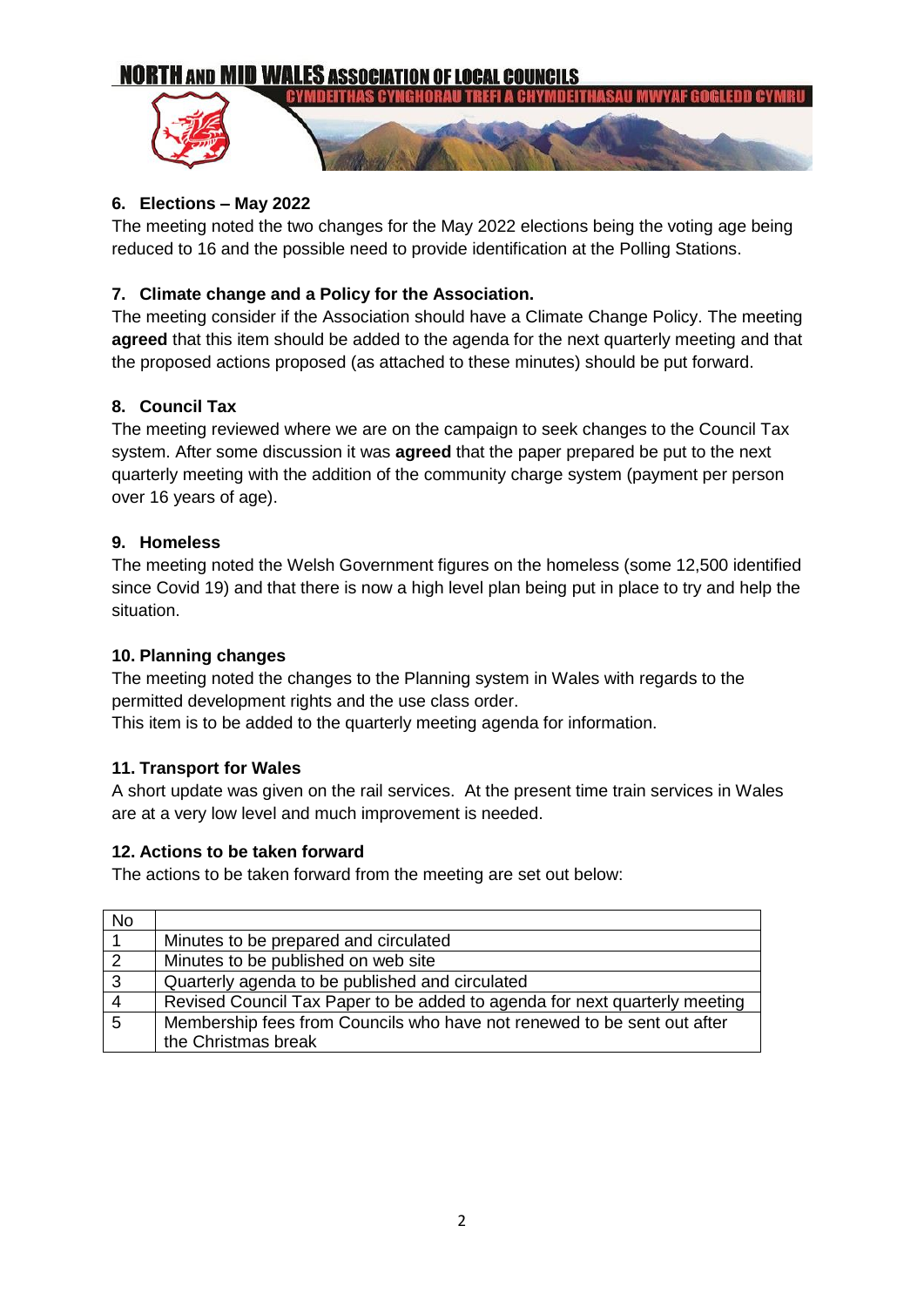

# **AGENDA**

for the quarterly meeting of the **Association** to be held on **Friday 21st January 2022 at 10.30am**

to be held by Zoom

# **1. Welcome**

To receive a welcome from the Chair to the meeting.

# **2. Record of attendance**

To record a record of attendance and to receive any apologies for absence.

# **3. Minutes of the last Full Association Meeting**

To approve the minutes of the last full Association meeting held in October 2021.

# **4. Holyhead free port**

To receive Virginia Crosbie MP for Anglesey regarding the Holyhead Port.

# **5. Actions from and since last meeting**

To consider the actions taken since the last full Association meeting:

| <b>No</b>      | Item                                                              | <b>Status</b>  |
|----------------|-------------------------------------------------------------------|----------------|
| $\mathbf{1}$   | Prepare minutes and post on website                               | Completed      |
| 2              | Accounts for 2020-2021 audit                                      | Under way      |
| $\overline{3}$ | Holywell transport issues to be raised at the transport liaison   | On agenda for  |
|                | meeting                                                           | this meeting   |
| $\overline{4}$ | Meeting with Welsh Government over a minister for North           | On-going       |
|                | Wales to be progressed.                                           |                |
| 5              | Invite Betsi Cadwallader Health Board to the January              | Not attending. |
|                | meeting.                                                          |                |
| $6\phantom{1}$ | Respond to the Homeless Consultation                              | Completed      |
| $\overline{7}$ | Raise the subject of electric cars with the Executive at its next | On agenda for  |
|                | meeting (Holywell request)                                        | this meeting   |

# **6. Financial Report**

To receive a financial report from the Secretary.

# **7. To receive a report on Homeless in North and Mid Wales**

To consider an update on the above.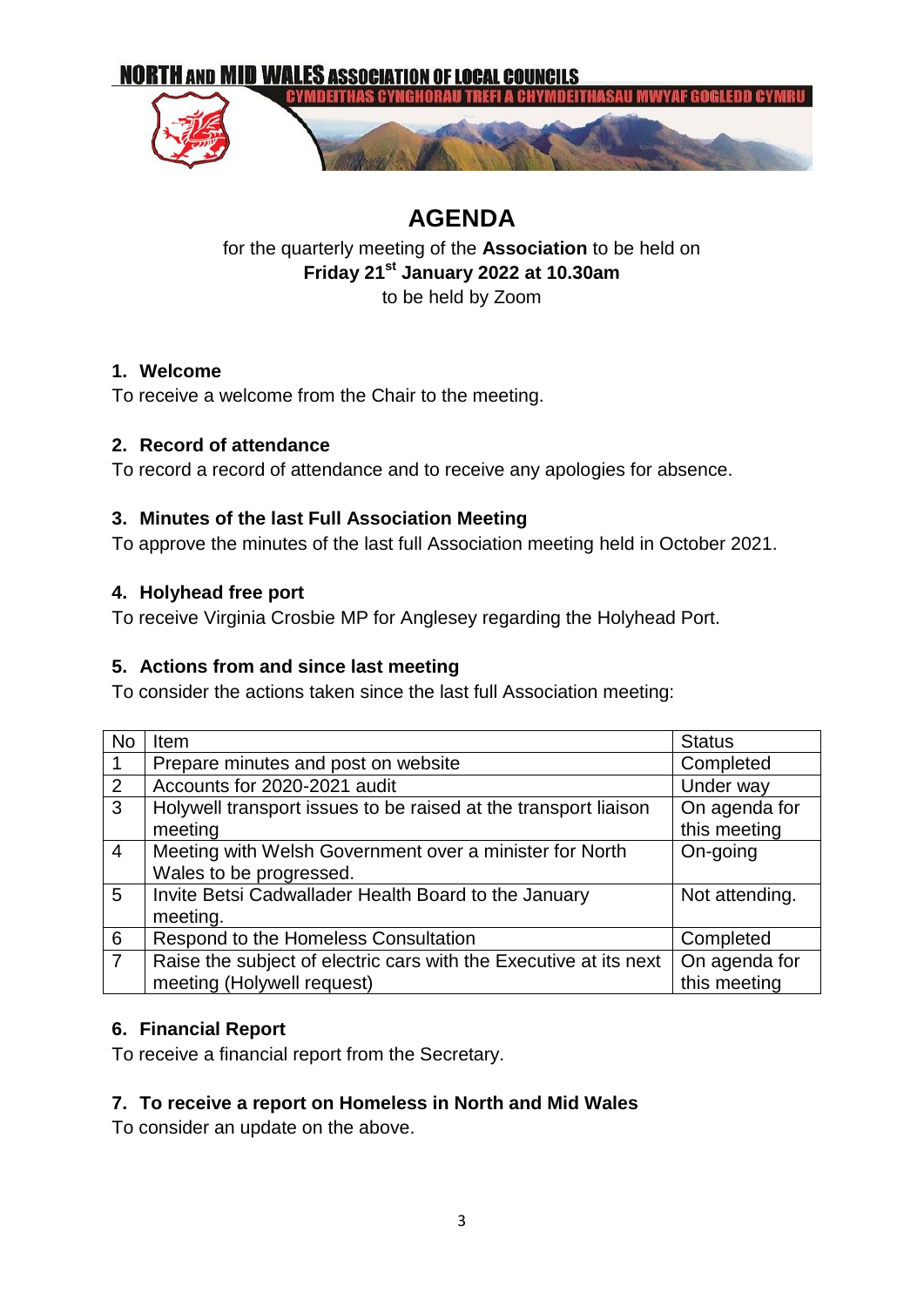

# **8. North Wales Coast Transport**

To consider matters relating to transport in Wales as follows:

- a) Rail Services North Coast report form the Committee.
- b) Electric cars (raised by Holywell Town Council).
- c) Transport issues in Holywell.

# **9. Consultations**

The note the consultations completed since the last meeting which were:

- a) Homeless Consultation,
- b) The IRPW Consultation.
- c) Planning changes (permitted development and the use class order with regard to second homes)

#### **10.Council Tax**

To consider progress on seeking a review of Council Taxation. See appendix A.

## **11.Climate change and a Policy for the Association.**

To consider if the Association should have a Climate Change Policy. To consider the proposed actions as per appendix B.

## **12.VAT**

Some information on VAT for Councils that are not registered.

#### **13.Any other matters of business**

To consider any other items of business raised by Members.

#### **14.Date for next meeting**

To note the dates for future meeting.

#### **Quarterly Meetings**

Friday 21st January 2022 Friday 22nd April 2022

#### **Executive Meetings**

Friday 17th September 2021 Friday 17th December 2021 Friday 18th March 2022 Friday 10th June 2022 All meetings start at 10.30am and will by Zoom until restrictions allow.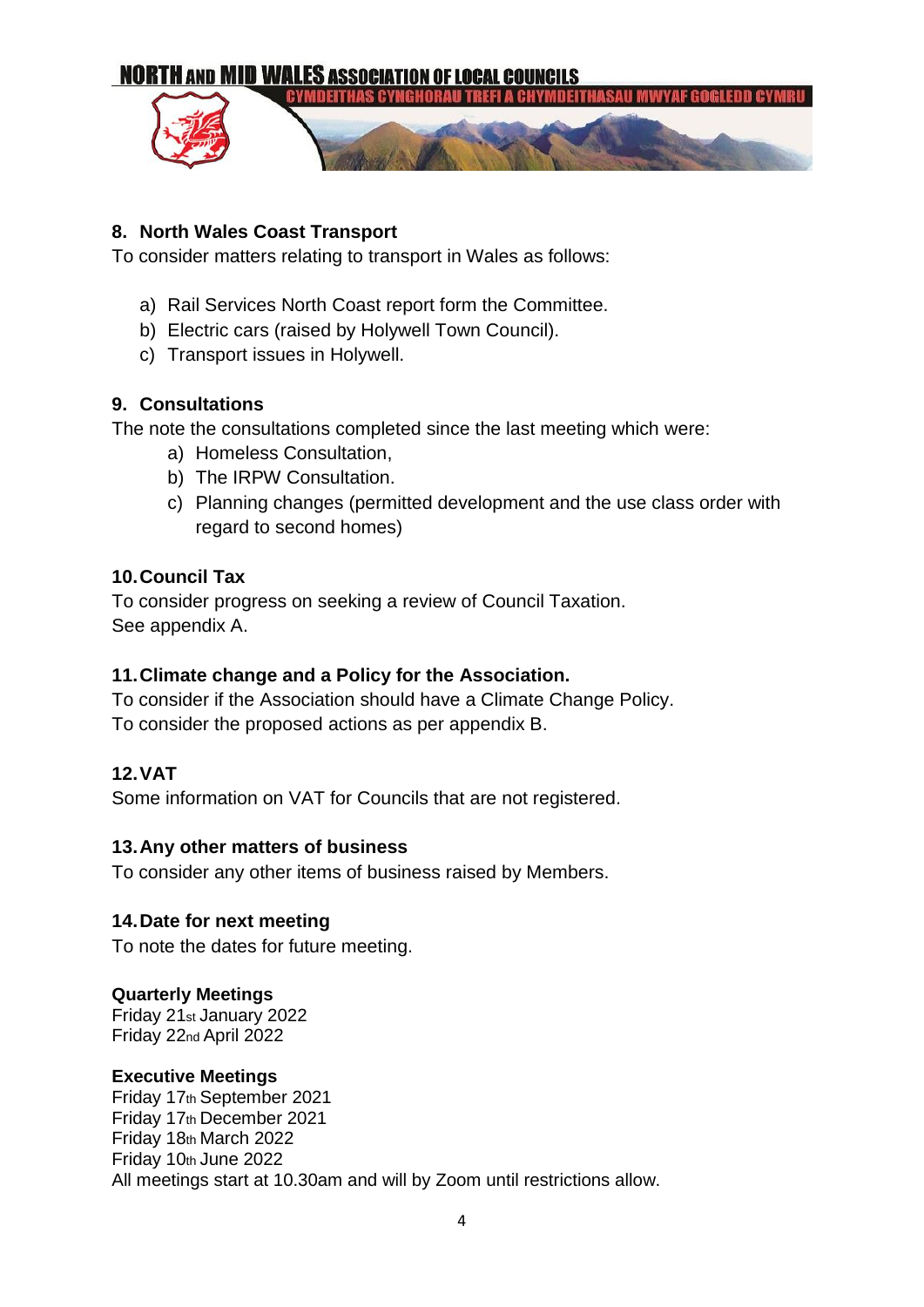

**APPENDIX A**

# **COUNCIL TAX**

# **1. Introduction**

There has been a number of calls for Government to find a more fair and equitable method of funding local services through Council Tax. This paper gives some ideas as to what the Association might wish to consider.

A government think tank recently posted 'Is there an alternative? There has to be. As courts continue to be brought to a standstill by council tax debt cases and bailiffs make more visits to desperate families, Westminster needs to wrestle with the issue as some governments before have tried to do, to find a way of updating council tax for the post-property boom age, and make the wealthy pay their fair share compared to those on low incomes.'

# **2. What does the Council Tax pay for**

The Council Tax collected is retained by the principle authority to pay for local services. The proportion of Council Tax to the total income of a principle authority is shown in the chart below:

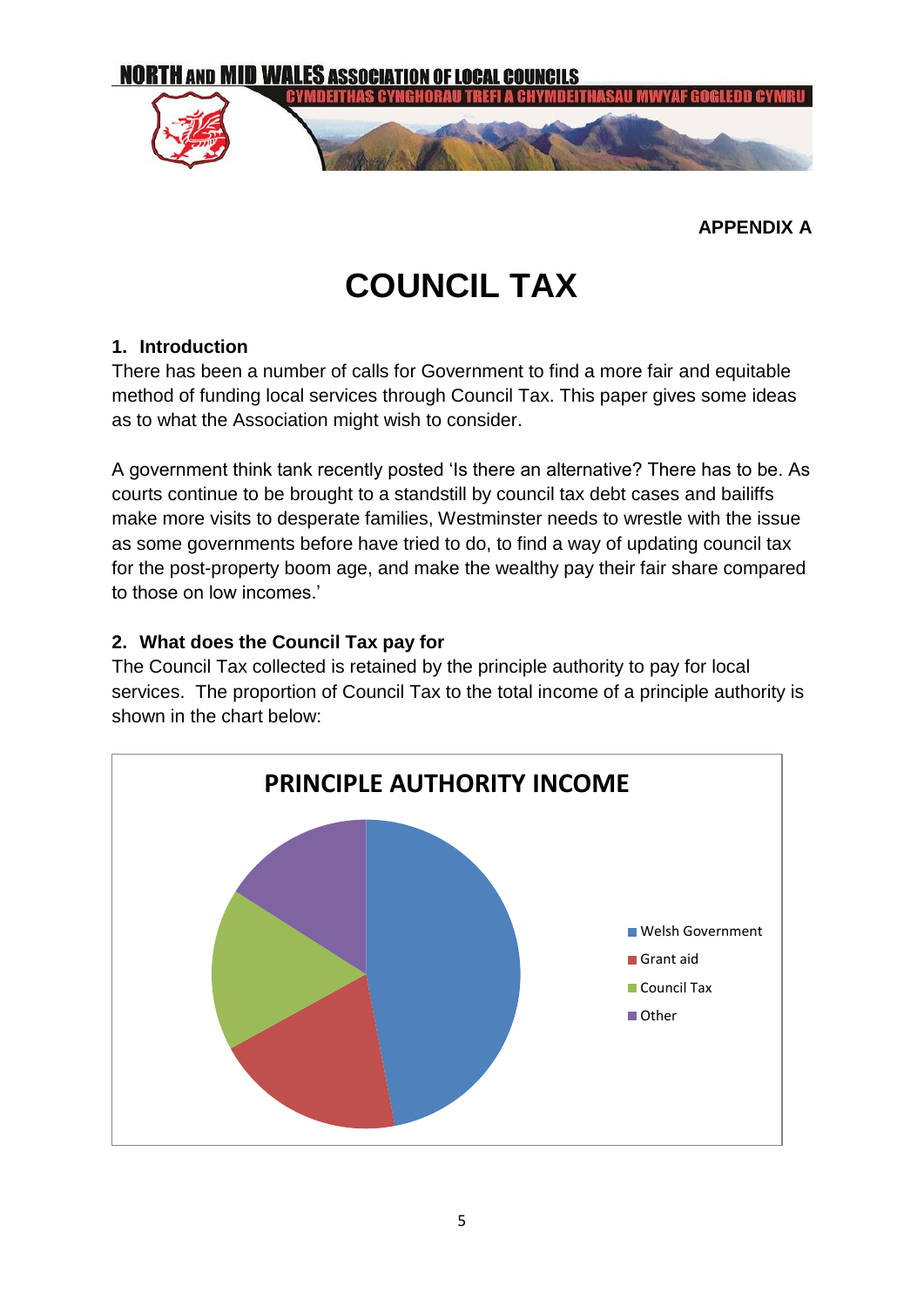

The Welsh Government allocation includes business rates.

The above is that published in Denbighshire but all Principle Councils are similar.

# **3. The issues**

The main issues include:

- i) With more people being employed on the minimum or living wage the proportion of take home pay spent on Council Tax is disproportionate.
- ii) It is one of the very few taxes which are not progressive and based upon ability to pay.
- $iii)$  It is a property tax in the way it is assessed.

# **4. History**

There has for decades been a form of 'rates or tax' on residential occupation. The schemes which have been in place (or nearly put in place) in recent times are:

- i) Rates: An amount paid in the pound against a rateable value. The rateable value was based upon the rentability of the property.
- ii) Community Charge: An amount paid by each person over the age of 18. (i.e. if there is on person in a home they pay one share, if there are five people in one home they pay five shares)
- iii) Council Tax: A charge based upon property sale values within set bands.

# **5. The alternatives**

Possible alternatives to the current Council Tax taking into account 'ability to pay' could be:

# **i) Council tax with revised bandings**

Create more upper tax bands lowering the amount paid by those in smaller and less valuable properties. However this does not address the 'ability to pay' aspect but will go a long way towards it.

# **ii) Local Income Tax**

To apply a local income tax. This is complicated, difficult to administer and very difficult to collect.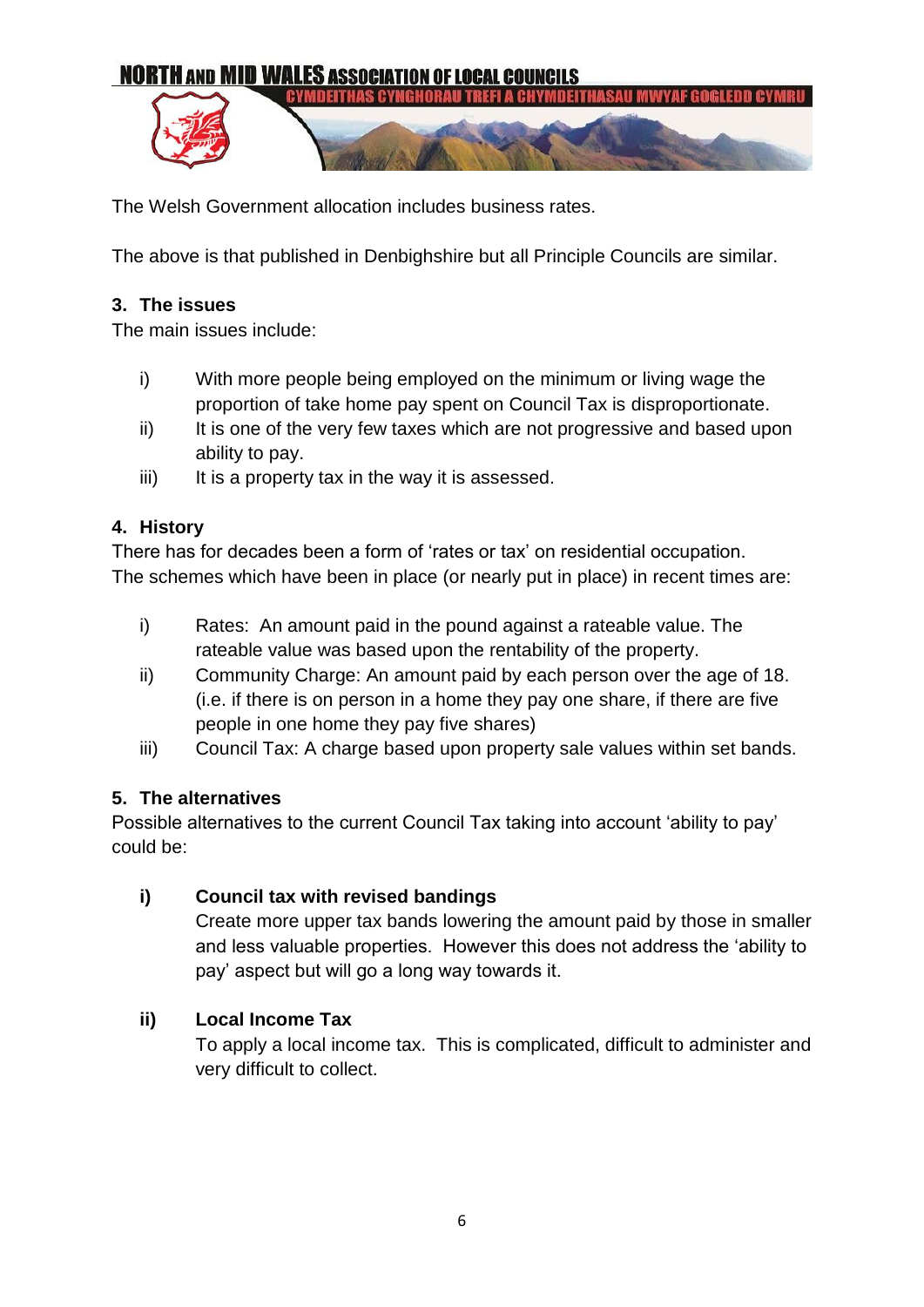# **NORTH AND MID WALES ASSOCIATION OF LOCAL COUNCILS**





## **iii) Rates**

To return to the 'old rates system' whereby a property has a rateable value (based upon rentability of the property) against which a rate in the pound would be applied. More complicated than Council Tax but easier to administer than local income tax.

# **iv) Community Charge**

To make an annual charge based upon the number of persons per household over voting age. This charge to be reduced for those in full time education and for senior citizens.

# **6. What can we do**

The Association could, if it so wished, campaign to see a change in the Council Tax System as agreed with the Membership at a full quarterly meeting from a recommendation by the Executive. The Executive supports (iv).

**R A Robinson FRICS December 2021**